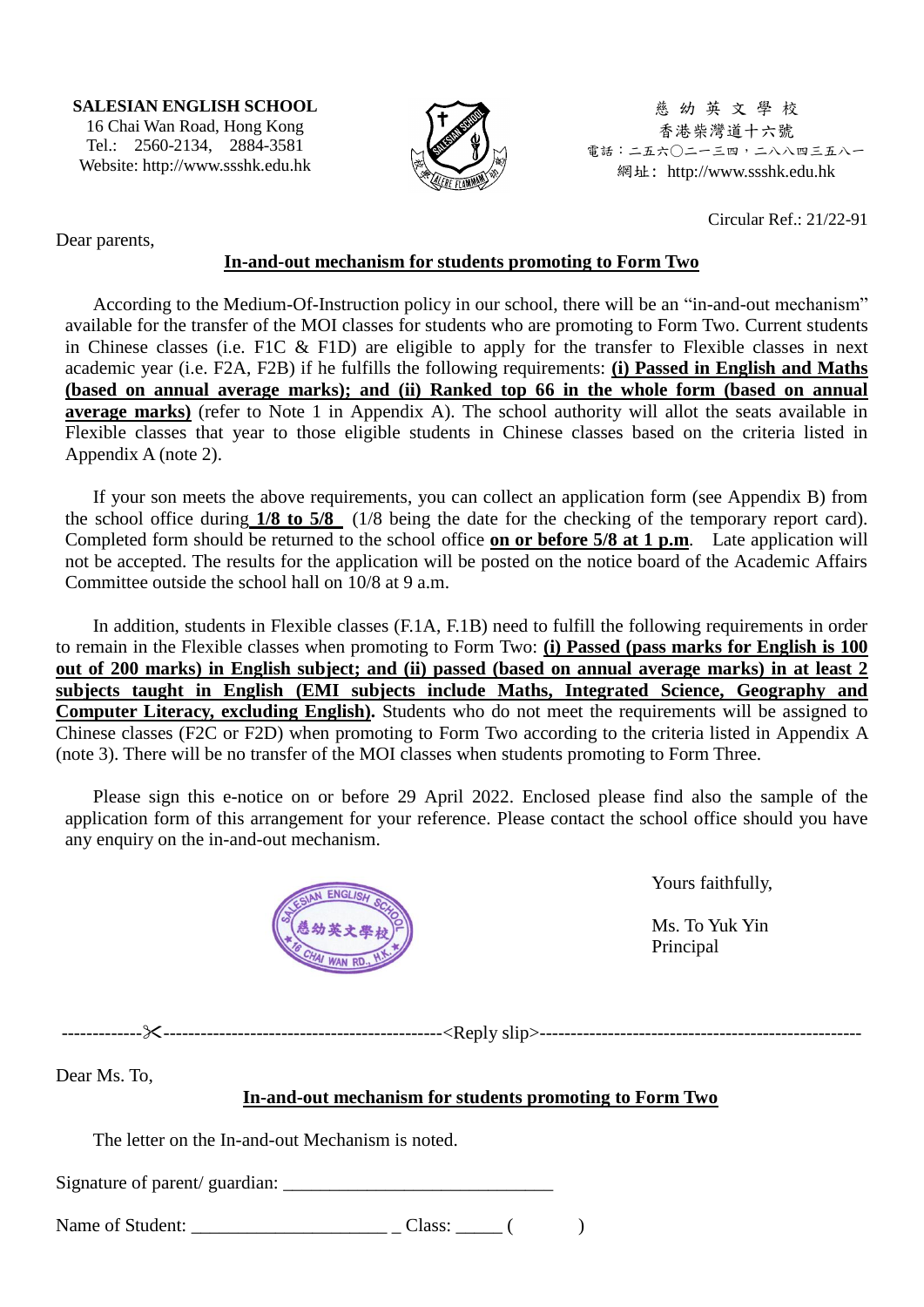| ( <i>Note 1</i> ): |  |
|--------------------|--|
|                    |  |

|                         | <b>Subjects using Chinese</b><br>as Medium Of Instruction     | <b>Subjects using English</b><br>as Medium Of Instruction |
|-------------------------|---------------------------------------------------------------|-----------------------------------------------------------|
| <b>Flexible classes</b> | Chinese, Putonghua, Religious studies, Life $\&$              | English, Maths, Integrated Science,                       |
| (F. 2A, 2B)             | Society, Chinese History, Visual Arts, Music,                 | Geography, Computer Literacy                              |
|                         | <b>Physical Education</b>                                     |                                                           |
| <b>Chinese classes</b>  | Chinese, Putonghua, Religious studies, Life & English, Maths, |                                                           |
| (F. 2C, 2D)             | Society, Chinese History, Visual Arts, Music,                 |                                                           |
|                         | Physical Education, Integrated Science, Geography,            |                                                           |
|                         | <b>Computer Literacy</b>                                      |                                                           |

*(Note 2):*

If the number of applicants for Flexible classes exceeds those who are not suitable in existing Flexible classes, the school will allot the students in the following criteria so as to maintain a balance between Flexible and Chinese classes:

(1) Rank in Form, those with higher rank in Form will have the priority to be assigned to Flexible classes;

(2) For students with the same ranks in form, those with higher total marks in English and Maths will have the priority to be assigned to Flexible classes (200 full marks for English, and 100 full marks for Maths);

(3) If students have the same total marks in English and Maths, the higher marks in Integrated Science

(enrichment component) will have the priority to be assigned to Flexible classes;

(4) The results will be endorsed in the meeting concerned.

### *(Note 3)*

If the number of students who are not suitable for Flexible classes exceeds those who applied for Flexible classes, the school will allocate students in the following criteria to Chinese classes so as to maintain a balance between Flexible and Chinese classes:

(1) English marks (Annual marks), students who failed in English will have the priority to be assigned to Chinese classes;

(2) If the performance in English is the same in criteria (1), those with more number of EMI subjects failed will be assigned to Chinese classes first *(note: EMI subjects include Maths, Integrated Science, Geography and Computer* 

*Literacy, excluding English)*;

(3) If the performance of students in condition (1) and (2) remain the same, the lower the total marks in English, Maths, Integrated Science, Geography and Computer Literacy (with 200 full marks for English, and 100 full marks for other EMI subjects) will be assigned to Chinese classes first;

(4) The results will be endorsed in the meeting concerned